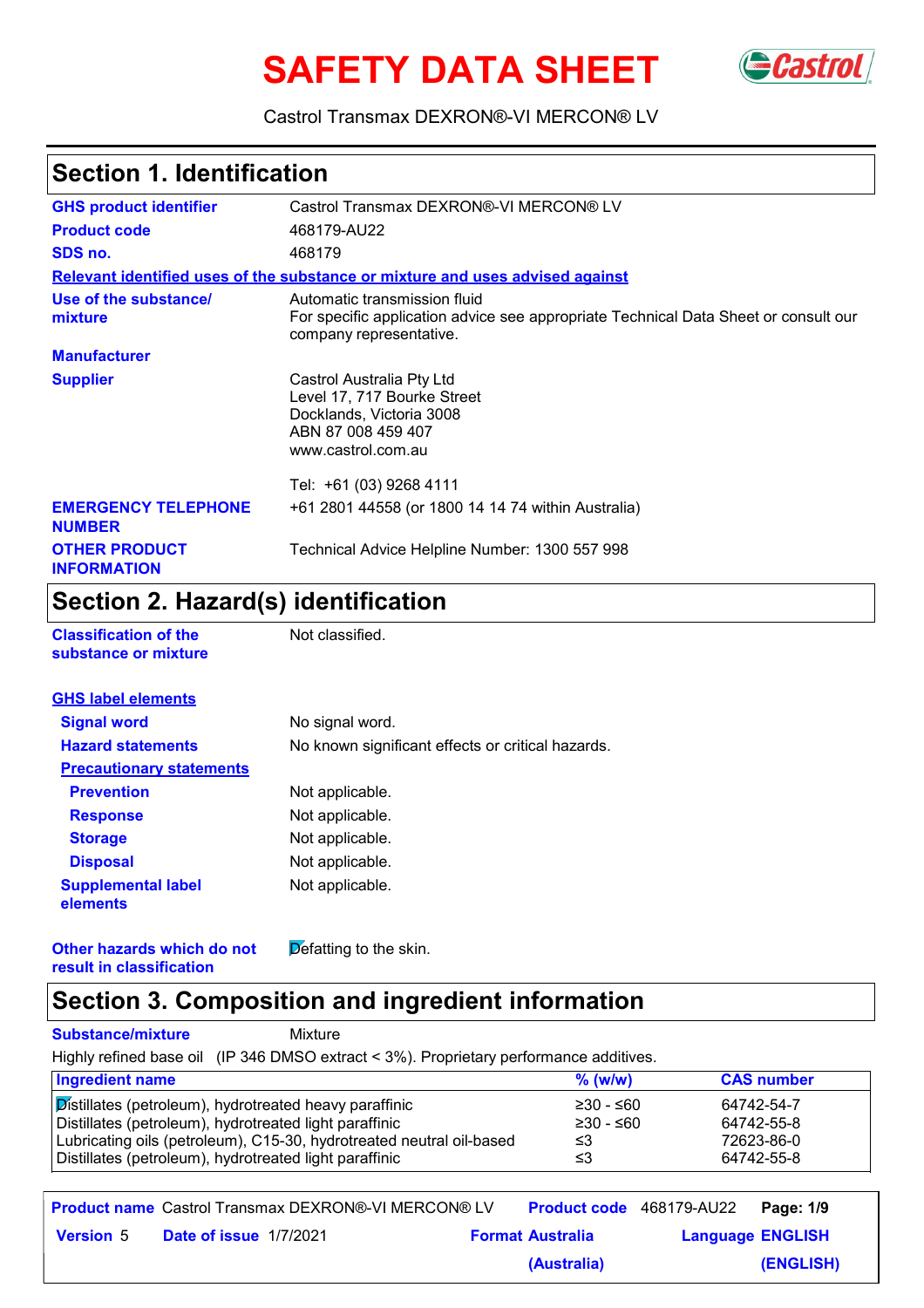### **Section 3. Composition and ingredient information**

**There are no additional ingredients present which, within the current knowledge of the supplier and in the concentrations applicable, are classified as hazardous to health or the environment and hence require reporting in this section.**

**Occupational exposure limits, if available, are listed in Section 8.**

### **Section 4. First aid measures**

#### **Description of necessary first aid measures**

| <b>Eye contact</b>  | In case of contact, immediately flush eyes with plenty of water for at least 15<br>minutes. Eyelids should be held away from the eyeball to ensure thorough rinsing.<br>Check for and remove any contact lenses. Get medical attention.           |  |
|---------------------|---------------------------------------------------------------------------------------------------------------------------------------------------------------------------------------------------------------------------------------------------|--|
| <b>Inhalation</b>   | Winhaled, remove to fresh air. In case of inhalation of decomposition products in a<br>fire, symptoms may be delayed. The exposed person may need to be kept under<br>medical surveillance for 48 hours. Get medical attention if symptoms occur. |  |
| <b>Skin contact</b> | Wash skin thoroughly with soap and water or use recognised skin cleanser.<br>Remove contaminated clothing and shoes. Wash clothing before reuse. Clean<br>shoes thoroughly before reuse. Get medical attention if symptoms occur.                 |  |
| <b>Ingestion</b>    | Do not induce vomiting unless directed to do so by medical personnel. Get medical<br>attention if symptoms occur.                                                                                                                                 |  |

#### **Most important symptoms/effects, acute and delayed**

See Section 11 for more detailed information on health effects and symptoms.

**Indication of immediate medical attention and special treatment needed, if necessary**

| <b>Notes to physician</b>         | Treatment should in general be symptomatic and directed to relieving any effects.<br>In case of inhalation of decomposition products in a fire, symptoms may be delayed.<br>The exposed person may need to be kept under medical surveillance for 48 hours. |  |
|-----------------------------------|-------------------------------------------------------------------------------------------------------------------------------------------------------------------------------------------------------------------------------------------------------------|--|
| <b>Specific treatments</b>        | No specific treatment.                                                                                                                                                                                                                                      |  |
| <b>Protection of first-aiders</b> | No action shall be taken involving any personal risk or without suitable training.                                                                                                                                                                          |  |

### **Section 5. Firefighting measures**

| <b>Extinguishing media</b>                               |                                                                                                                                                                                                   |
|----------------------------------------------------------|---------------------------------------------------------------------------------------------------------------------------------------------------------------------------------------------------|
| <b>Suitable extinguishing</b><br>media                   | In case of fire, use foam, dry chemical or carbon dioxide extinguisher or spray.                                                                                                                  |
| <b>Unsuitable extinguishing</b><br>media                 | Do not use water jet.                                                                                                                                                                             |
| <b>Specific hazards arising</b><br>from the chemical     | In a fire or if heated, a pressure increase will occur and the container may burst.                                                                                                               |
| <b>Hazardous thermal</b><br>decomposition products       | Combustion products may include the following:<br>carbon oxides (CO, CO <sub>2</sub> ) (carbon monoxide, carbon dioxide)<br>nitrogen oxides (NO, $NO2$ etc.)                                      |
| <b>Special protective actions</b><br>for fire-fighters   | No action shall be taken involving any personal risk or without suitable training.<br>Promptly isolate the scene by removing all persons from the vicinity of the incident if<br>there is a fire. |
| <b>Special protective</b><br>equipment for fire-fighters | Fire-fighters should wear positive pressure self-contained breathing apparatus<br>(SCBA) and full turnout gear.                                                                                   |

|                  |                               | <b>Product name</b> Castrol Transmax DEXRON®-VI MERCON® LV |                         | <b>Product code</b> 468179-AU22 | Page: 2/9 |
|------------------|-------------------------------|------------------------------------------------------------|-------------------------|---------------------------------|-----------|
| <b>Version 5</b> | <b>Date of issue 1/7/2021</b> |                                                            | <b>Format Australia</b> | <b>Language ENGLISH</b>         |           |
|                  |                               |                                                            | (Australia)             |                                 | (ENGLISH) |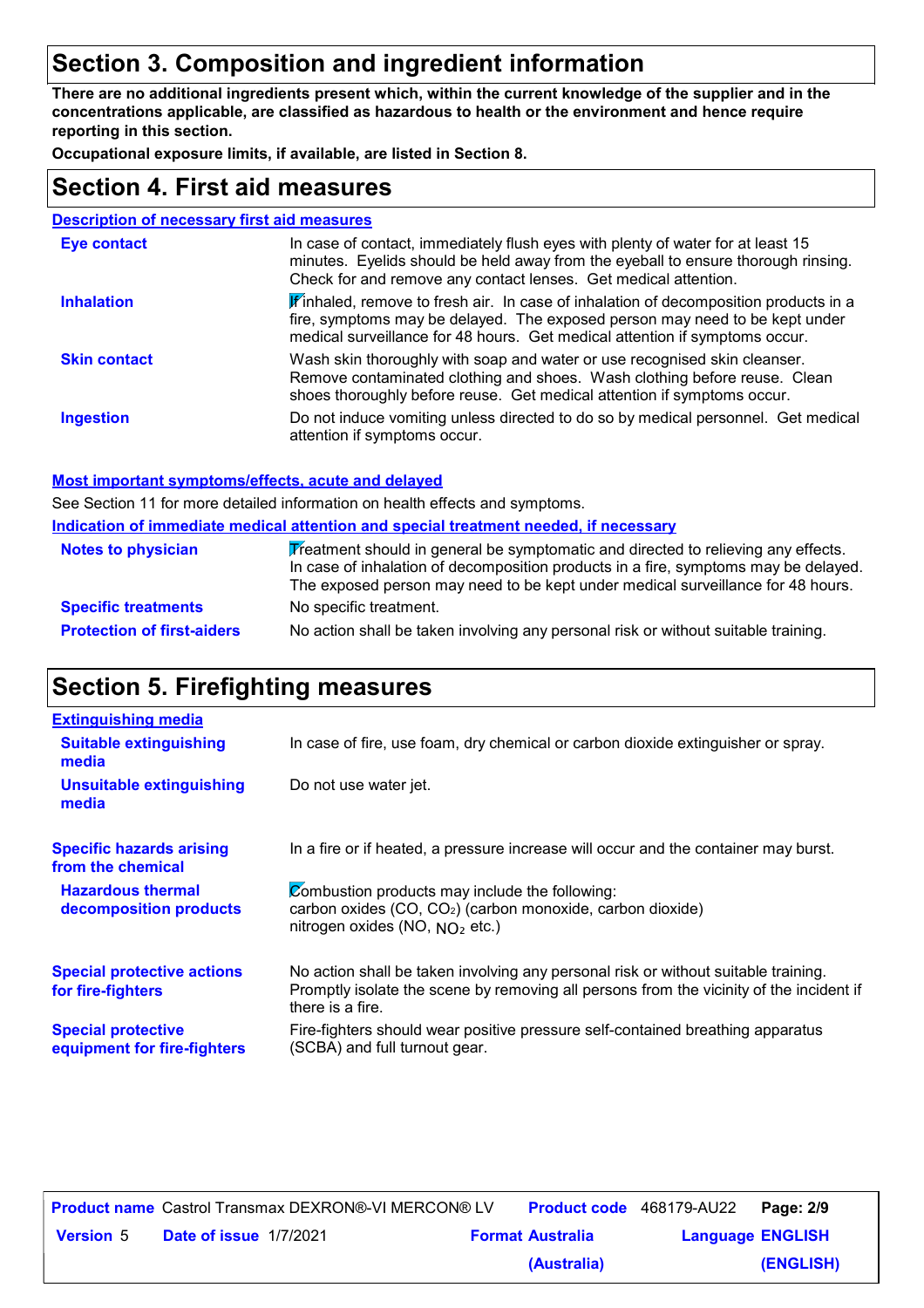### **Section 6. Accidental release measures**

| <b>Personal precautions, protective equipment and emergency procedures</b>                                                                                                                                                                                                                                                                                                                                               |                                                                                                                                                                                                                                                                                                                                     |  |  |  |
|--------------------------------------------------------------------------------------------------------------------------------------------------------------------------------------------------------------------------------------------------------------------------------------------------------------------------------------------------------------------------------------------------------------------------|-------------------------------------------------------------------------------------------------------------------------------------------------------------------------------------------------------------------------------------------------------------------------------------------------------------------------------------|--|--|--|
| For non-emergency<br>personnel                                                                                                                                                                                                                                                                                                                                                                                           | No action shall be taken involving any personal risk or without suitable training.<br>Evacuate surrounding areas. Keep unnecessary and unprotected personnel from<br>entering. Do not touch or walk through spilt material. Put on appropriate personal<br>protective equipment. Floors may be slippery; use care to avoid falling. |  |  |  |
| If specialised clothing is required to deal with the spillage, take note of any<br>For emergency responders<br>information in Section 8 on suitable and unsuitable materials. See also the<br>information in "For non-emergency personnel".                                                                                                                                                                              |                                                                                                                                                                                                                                                                                                                                     |  |  |  |
| <b>Environmental precautions</b>                                                                                                                                                                                                                                                                                                                                                                                         | Avoid dispersal of spilt material and runoff and contact with soil, waterways, drains<br>and sewers. Inform the relevant authorities if the product has caused environmental<br>pollution (sewers, waterways, soil or air).                                                                                                         |  |  |  |
| <b>Methods and material for containment and cleaning up</b>                                                                                                                                                                                                                                                                                                                                                              |                                                                                                                                                                                                                                                                                                                                     |  |  |  |
| <b>Small spill</b>                                                                                                                                                                                                                                                                                                                                                                                                       | Stop leak if without risk. Move containers from spill area. Absorb with an inert<br>material and place in an appropriate waste disposal container. Dispose of via a<br>licensed waste disposal contractor.                                                                                                                          |  |  |  |
| Stop leak if without risk. Move containers from spill area. Prevent entry into sewers,<br><b>Large spill</b><br>water courses, basements or confined areas. Contain and collect spillage with non-<br>combustible, absorbent material e.g. sand, earth, vermiculite or diatomaceous earth<br>and place in container for disposal according to local regulations. Dispose of via a<br>licensed waste disposal contractor. |                                                                                                                                                                                                                                                                                                                                     |  |  |  |

### **Section 7. Handling and storage**

#### **Precautions for safe handling**

| <b>Protective measures</b><br><b>Advice on general</b><br>occupational hygiene   | Put on appropriate personal protective equipment (see Section 8).<br>Eating, drinking and smoking should be prohibited in areas where this material is<br>handled, stored and processed. Wash thoroughly after handling. Remove<br>contaminated clothing and protective equipment before entering eating areas. See<br>also Section 8 for additional information on hygiene measures.                                                                                                                                                                                                          |
|----------------------------------------------------------------------------------|------------------------------------------------------------------------------------------------------------------------------------------------------------------------------------------------------------------------------------------------------------------------------------------------------------------------------------------------------------------------------------------------------------------------------------------------------------------------------------------------------------------------------------------------------------------------------------------------|
| <b>Conditions for safe storage,</b><br>including any<br><i>incompatibilities</i> | Store in accordance with local regulations. Store in original container protected<br>from direct sunlight in a dry, cool and well-ventilated area, away from incompatible<br>materials (see Section 10) and food and drink. Keep container tightly closed and<br>sealed until ready for use. Store and use only in equipment/containers designed for<br>use with this product. Containers that have been opened must be carefully resealed<br>and kept upright to prevent leakage. Do not store in unlabelled containers. Use<br>appropriate containment to avoid environmental contamination. |
| <b>Not suitable</b>                                                              | Prolonged exposure to elevated temperature                                                                                                                                                                                                                                                                                                                                                                                                                                                                                                                                                     |

### **Section 8. Exposure controls and personal protection**

#### **Control parameters**

| <b>Ingredient name</b> |                                                                      | <b>Exposure limits</b>                                                                                     |
|------------------------|----------------------------------------------------------------------|------------------------------------------------------------------------------------------------------------|
|                        | Distillates (petroleum), hydrotreated heavy paraffinic               | Safe Work Australia (Australia).<br>TWA: 5 mg/m <sup>3</sup> 8 hours. Issued/Revised:<br>5/1995 Form: Mist |
|                        | Distillates (petroleum), hydrotreated light paraffinic               | Safe Work Australia (Australia).<br>TWA: 5 mg/m <sup>3</sup> 8 hours. Issued/Revised:<br>5/1995 Form: Mist |
|                        | Lubricating oils (petroleum), C15-30, hydrotreated neutral oil-based | Safe Work Australia (Australia).<br>TWA: 5 mg/m <sup>3</sup> 8 hours. Issued/Revised:<br>5/1995 Form: Mist |
|                        | <b>Product name</b> Castrol Transmax DEXRON®-VI MERCON® LV           | <b>Product code</b> 468179-AU22<br>Page: 3/9                                                               |
|                        | <b>Version 5 Date of issue 1/7/2021</b>                              | <b>Format Australia</b><br><b>Language ENGLISH</b>                                                         |
|                        |                                                                      | (ENGLISH)<br>(Australia)                                                                                   |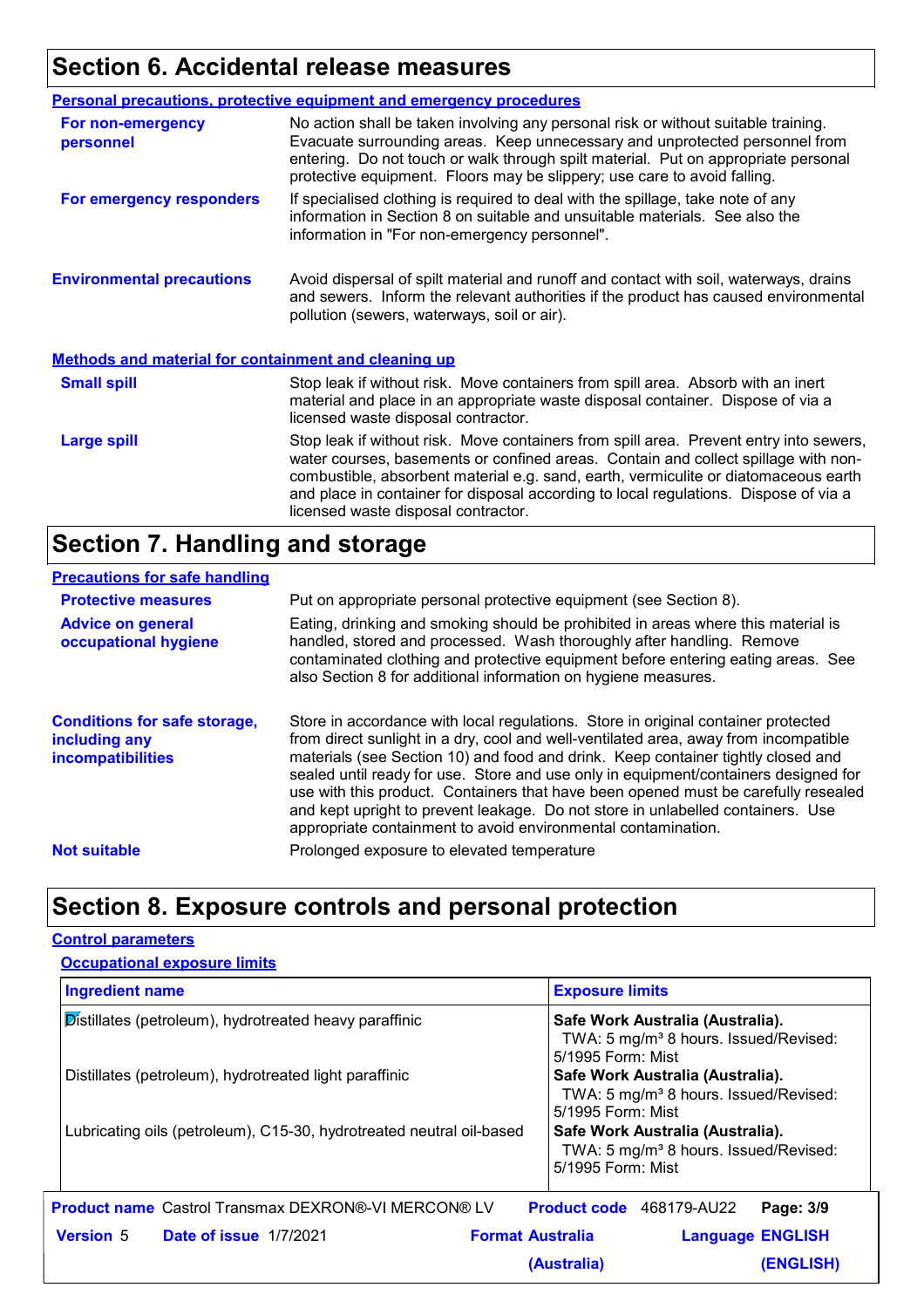## **Section 8. Exposure controls and personal protection**

| Distillates (petroleum), hydrotreated light paraffinic | Safe Work Australia (Australia).                  |
|--------------------------------------------------------|---------------------------------------------------|
|                                                        | TWA: 5 mg/m <sup>3</sup> 8 hours. Issued/Revised: |
|                                                        | 15/1995 Form: Mist                                |

| <b>Appropriate engineering</b><br>controls                 | All activities involving chemicals should be assessed for their risks to health, to<br>ensure exposures are adequately controlled. Personal protective equipment should<br>only be considered after other forms of control measures (e.g. engineering controls)<br>have been suitably evaluated. Personal protective equipment should conform to<br>appropriate standards, be suitable for use, be kept in good condition and properly<br>maintained.<br>Your supplier of personal protective equipment should be consulted for advice on                                                                                                                                                                                                                                                       |  |  |  |  |
|------------------------------------------------------------|-------------------------------------------------------------------------------------------------------------------------------------------------------------------------------------------------------------------------------------------------------------------------------------------------------------------------------------------------------------------------------------------------------------------------------------------------------------------------------------------------------------------------------------------------------------------------------------------------------------------------------------------------------------------------------------------------------------------------------------------------------------------------------------------------|--|--|--|--|
|                                                            | selection and appropriate standards. For further information contact your national<br>organisation for standards.<br>Provide exhaust ventilation or other engineering controls to keep the relevant<br>airborne concentrations below their respective occupational exposure limits.<br>The final choice of protective equipment will depend upon a risk assessment. It is<br>important to ensure that all items of personal protective equipment are compatible.                                                                                                                                                                                                                                                                                                                                |  |  |  |  |
| <b>Environmental exposure</b><br><b>controls</b>           | Emissions from ventilation or work process equipment should be checked to ensure<br>they comply with the requirements of environmental protection legislation. In some<br>cases, fume scrubbers, filters or engineering modifications to the process<br>equipment will be necessary to reduce emissions to acceptable levels.                                                                                                                                                                                                                                                                                                                                                                                                                                                                   |  |  |  |  |
| <b>Individual protection measures</b>                      |                                                                                                                                                                                                                                                                                                                                                                                                                                                                                                                                                                                                                                                                                                                                                                                                 |  |  |  |  |
| <b>Hygiene measures</b>                                    | Wash hands, forearms and face thoroughly after handling chemical products, before<br>eating, smoking and using the lavatory and at the end of the working period.<br>Appropriate techniques should be used to remove potentially contaminated clothing.<br>Wash contaminated clothing before reusing. Ensure that eyewash stations and<br>safety showers are close to the workstation location.                                                                                                                                                                                                                                                                                                                                                                                                 |  |  |  |  |
| <b>Eye/face protection</b>                                 | Safety glasses with side shields.                                                                                                                                                                                                                                                                                                                                                                                                                                                                                                                                                                                                                                                                                                                                                               |  |  |  |  |
| <b>Skin protection</b>                                     |                                                                                                                                                                                                                                                                                                                                                                                                                                                                                                                                                                                                                                                                                                                                                                                                 |  |  |  |  |
| <b>Hand protection</b>                                     | Wear protective gloves if prolonged or repeated contact is likely. Wear chemical<br>resistant gloves. Recommended: Nitrile gloves. The correct choice of protective<br>gloves depends upon the chemicals being handled, the conditions of work and use,<br>and the condition of the gloves (even the best chemically resistant glove will break<br>down after repeated chemical exposures). Most gloves provide only a short time of<br>protection before they must be discarded and replaced. Because specific work<br>environments and material handling practices vary, safety procedures should be<br>developed for each intended application. Gloves should therefore be chosen in<br>consultation with the supplier/manufacturer and with a full assessment of the<br>working conditions. |  |  |  |  |
| <b>Skin protection</b>                                     | Use of protective clothing is good industrial practice.<br>Personal protective equipment for the body should be selected based on the task<br>being performed and the risks involved and should be approved by a specialist<br>before handling this product.<br>Cotton or polyester/cotton overalls will only provide protection against light<br>superficial contamination that will not soak through to the skin. Overalls should be<br>laundered on a regular basis. When the risk of skin exposure is high (e.g. when<br>cleaning up spillages or if there is a risk of splashing) then chemical resistant aprons<br>and/or impervious chemical suits and boots will be required.                                                                                                           |  |  |  |  |
| <b>Other skin protection</b>                               | Appropriate footwear and any additional skin protection measures should be<br>selected based on the task being performed and the risks involved and should be<br>approved by a specialist before handling this product.                                                                                                                                                                                                                                                                                                                                                                                                                                                                                                                                                                         |  |  |  |  |
| <b>Respiratory protection</b>                              | In case of insufficient ventilation, wear suitable respiratory equipment.<br>The correct choice of respiratory protection depends upon the chemicals being<br>handled, the conditions of work and use, and the condition of the respiratory<br>equipment. Safety procedures should be developed for each intended application.<br>Respiratory protection equipment should therefore be chosen in consultation with<br>the supplier/manufacturer and with a full assessment of the working conditions.                                                                                                                                                                                                                                                                                           |  |  |  |  |
| <b>Product name</b> Castrol Transmax DEXRON®-VI MERCON® LV | Product code 468179-AU22<br>Page: 4/9                                                                                                                                                                                                                                                                                                                                                                                                                                                                                                                                                                                                                                                                                                                                                           |  |  |  |  |
| <b>Version 5</b><br>Date of issue 1/7/2021                 | <b>Format Australia</b><br><b>Language ENGLISH</b>                                                                                                                                                                                                                                                                                                                                                                                                                                                                                                                                                                                                                                                                                                                                              |  |  |  |  |

**(Australia)**

**(ENGLISH)**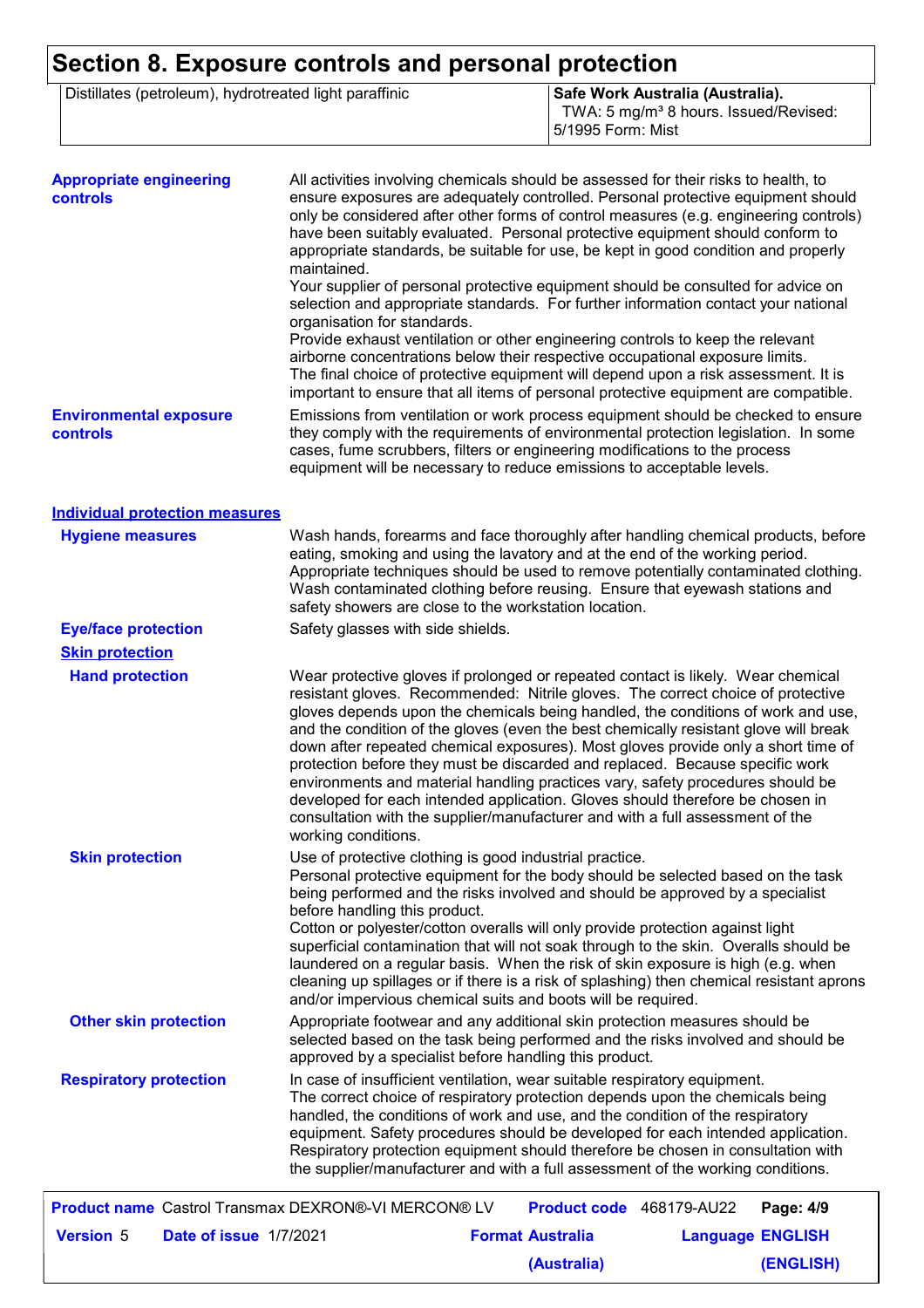### **Section 8. Exposure controls and personal protection**

**Refer to standards:** Respiratory protection:AS/NZS 1715 and AS/NZS 1716 Gloves:AS/NZS 2161.1 Eye protection:AS/NZS 1336 and AS/NZS 1337

### **Section 9. Physical and chemical properties**

| <b>Appearance</b>                                 |                                                                                                                                        |
|---------------------------------------------------|----------------------------------------------------------------------------------------------------------------------------------------|
| <b>Physical state</b>                             | Liquid.                                                                                                                                |
| <b>Colour</b>                                     | Red.                                                                                                                                   |
| <b>Odour</b>                                      | Mild.                                                                                                                                  |
| <b>Odour threshold</b>                            | Not available.                                                                                                                         |
| pH                                                | Mot applicable.                                                                                                                        |
| <b>Melting point</b>                              | Not available.                                                                                                                         |
| <b>Boiling point</b>                              | Not available.                                                                                                                         |
| <b>Flash point</b>                                | $\varnothing$ pen cup: >180°C (>356°F) [Cleveland.]                                                                                    |
| <b>Evaporation rate</b>                           | Not available.                                                                                                                         |
| <b>Flammability (solid, gas)</b>                  | Not applicable. Based on - Physical state                                                                                              |
| Lower and upper explosive<br>(flammable) limits   | Not available.                                                                                                                         |
| <b>Vapour pressure</b>                            | Not available.                                                                                                                         |
| <b>Vapour density</b>                             | Not available.                                                                                                                         |
| <b>Relative density</b>                           | Not available.                                                                                                                         |
| <b>Density</b>                                    | <1000 kg/m <sup>3</sup> (<1 g/cm <sup>3</sup> ) at 15°C                                                                                |
| <b>Solubility</b>                                 | insoluble in water.                                                                                                                    |
| <b>Partition coefficient: n-</b><br>octanol/water | Not available.                                                                                                                         |
| <b>Auto-ignition temperature</b>                  | Not available.                                                                                                                         |
| <b>Decomposition temperature</b>                  | Not available.                                                                                                                         |
| <b>Viscosity</b>                                  | Kinematic: 30.2 mm <sup>2</sup> /s (30.2 cSt) at 40°C<br>Kinematic: 5.6 to 6.2 mm <sup>2</sup> /s (5.6 to 6.2 cSt) at 100 $^{\circ}$ C |

### **Section 10. Stability and reactivity**

| <b>Reactivity</b>                            | No specific test data available for this product. Refer to Conditions to avoid and<br>Incompatible materials for additional information.                                   |
|----------------------------------------------|----------------------------------------------------------------------------------------------------------------------------------------------------------------------------|
| <b>Chemical stability</b>                    | The product is stable.                                                                                                                                                     |
| <b>Possibility of hazardous</b><br>reactions | Under normal conditions of storage and use, hazardous reactions will not occur.<br>Under normal conditions of storage and use, hazardous polymerisation will not<br>occur. |
| <b>Conditions to avoid</b>                   | Avoid all possible sources of ignition (spark or flame).                                                                                                                   |
| <b>Incompatible materials</b>                | Reactive or incompatible with the following materials: oxidising materials.                                                                                                |
| <b>Hazardous decomposition</b><br>products   | Under normal conditions of storage and use, hazardous decomposition products<br>should not be produced.                                                                    |

### **Section 11. Toxicological information**

### **Information on toxicological effects**

#### **Aspiration hazard**

Distillates (petroleum), hydrotreated light paraffinic **ASPIRATION HAZARD** - Category 1 Lubricating oils (petroleum), C15-30, hydrotreated neutral oil-based ASPIRATION HAZARD - Category 1

#### **Name Result**

|                  |                               | <b>Product name</b> Castrol Transmax DEXRON®-VI MERCON® LV |                         | <b>Product code</b> 468179-AU22 | Page: 5/9 |
|------------------|-------------------------------|------------------------------------------------------------|-------------------------|---------------------------------|-----------|
| <b>Version 5</b> | <b>Date of issue 1/7/2021</b> |                                                            | <b>Format Australia</b> | <b>Language ENGLISH</b>         |           |
|                  |                               |                                                            | (Australia)             |                                 | (ENGLISH) |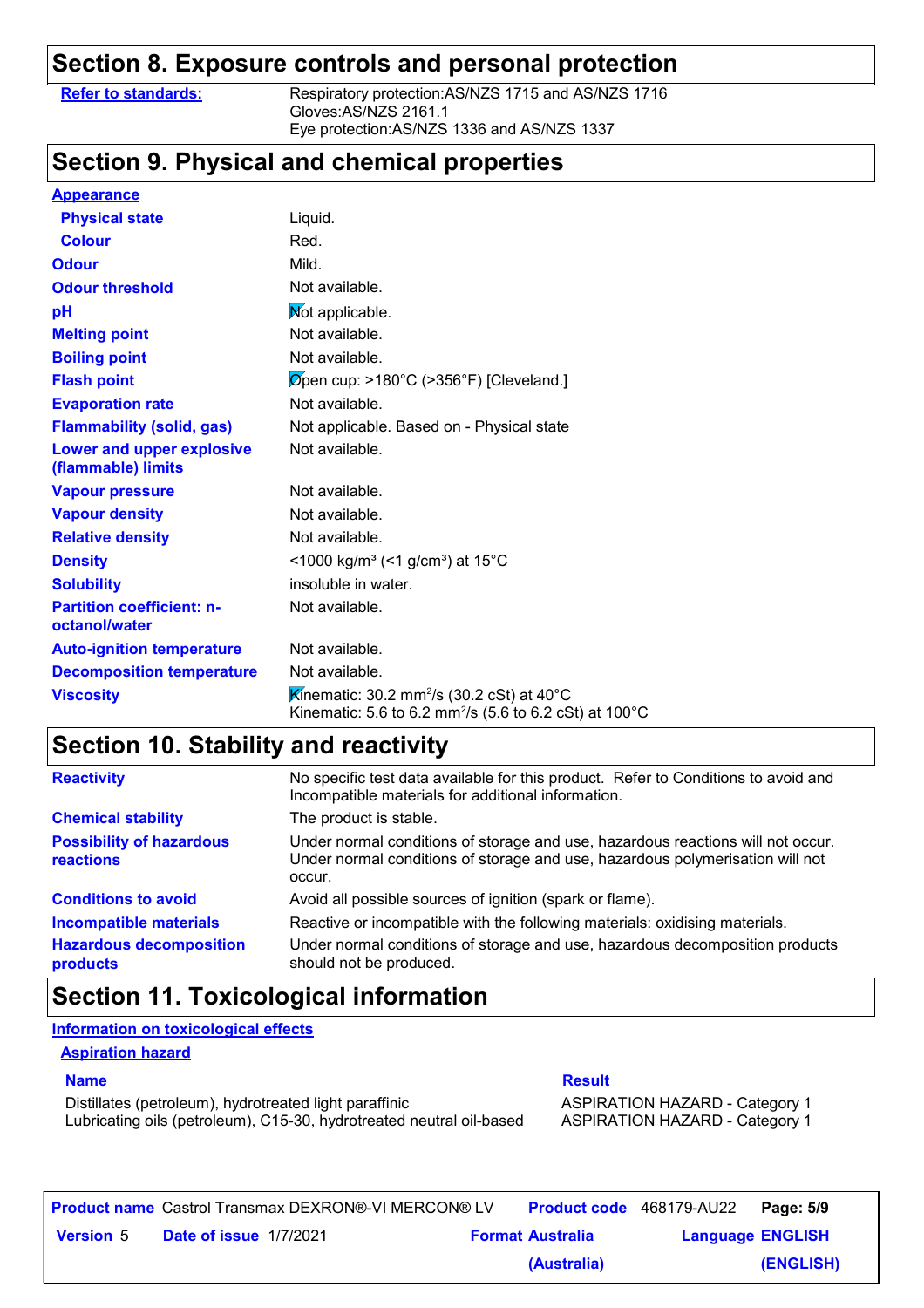### **Section 11. Toxicological information**

|                                                    | 9.00.                                                                                                                       |
|----------------------------------------------------|-----------------------------------------------------------------------------------------------------------------------------|
| <b>Information on likely routes</b><br>of exposure | Routes of entry anticipated: Dermal, Inhalation.                                                                            |
| <b>Potential acute health effects</b>              |                                                                                                                             |
| <b>Eye contact</b>                                 | No known significant effects or critical hazards.                                                                           |
| <b>Inhalation</b>                                  | <b>Exposure to decomposition products may cause a health hazard. Serious effects</b><br>may be delayed following exposure.  |
| <b>Skin contact</b>                                | Defatting to the skin. May cause skin dryness and irritation.                                                               |
| <b>Ingestion</b>                                   | No known significant effects or critical hazards.                                                                           |
|                                                    | <b>Symptoms related to the physical, chemical and toxicological characteristics</b>                                         |
| <b>Eye contact</b>                                 | No specific data.                                                                                                           |
| <b>Inhalation</b>                                  | May be harmful by inhalation if exposure to vapour, mists or fumes resulting from<br>thermal decomposition products occurs. |
| <b>Skin contact</b>                                | Adverse symptoms may include the following:<br>irritation<br>dryness<br>cracking                                            |
| <b>Ingestion</b>                                   | No specific data.                                                                                                           |
|                                                    | Delayed and immediate effects as well as chronic effects from short and long-term exposure                                  |
| <b>Eye contact</b>                                 | Potential risk of transient stinging or redness if accidental eye contact occurs.                                           |
| <b>Skin contact</b>                                | Prolonged or repeated contact can defat the skin and lead to irritation, cracking and/<br>or dermatitis.                    |
| <b>Ingestion</b>                                   | Ingestion of large quantities may cause nausea and diarrhoea.                                                               |
| <b>General</b>                                     | No known significant effects or critical hazards.                                                                           |
| <b>Carcinogenicity</b>                             | No known significant effects or critical hazards.                                                                           |
| <b>Mutagenicity</b>                                | No known significant effects or critical hazards.                                                                           |
| <b>Teratogenicity</b>                              | No known significant effects or critical hazards.                                                                           |
| <b>Developmental effects</b>                       | No known significant effects or critical hazards.                                                                           |
| <b>Fertility effects</b>                           | No known significant effects or critical hazards.                                                                           |
|                                                    |                                                                                                                             |

### **Section 12. Ecological information**

#### **Persistence and degradability**

Not expected to be rapidly degradable.

#### **Bioaccumulative potential**

This product is not expected to bioaccumulate through food chains in the environment.

| <b>Mobility in soil</b>                                 |                                                                                                                           |
|---------------------------------------------------------|---------------------------------------------------------------------------------------------------------------------------|
| <b>Soil/water partition</b><br><b>coefficient (Koc)</b> | Not available.                                                                                                            |
| <b>Mobility</b>                                         | Spillages may penetrate the soil causing ground water contamination.                                                      |
| <b>Other ecological information</b>                     | Spills may form a film on water surfaces causing physical damage to organisms.<br>Oxygen transfer could also be impaired. |

|                  |                               | <b>Product name</b> Castrol Transmax DEXRON®-VI MERCON® LV |                         | Product code 468179-AU22 | Page: 6/9 |
|------------------|-------------------------------|------------------------------------------------------------|-------------------------|--------------------------|-----------|
| <b>Version</b> 5 | <b>Date of issue 1/7/2021</b> |                                                            | <b>Format Australia</b> | <b>Language ENGLISH</b>  |           |
|                  |                               |                                                            | (Australia)             |                          | (ENGLISH) |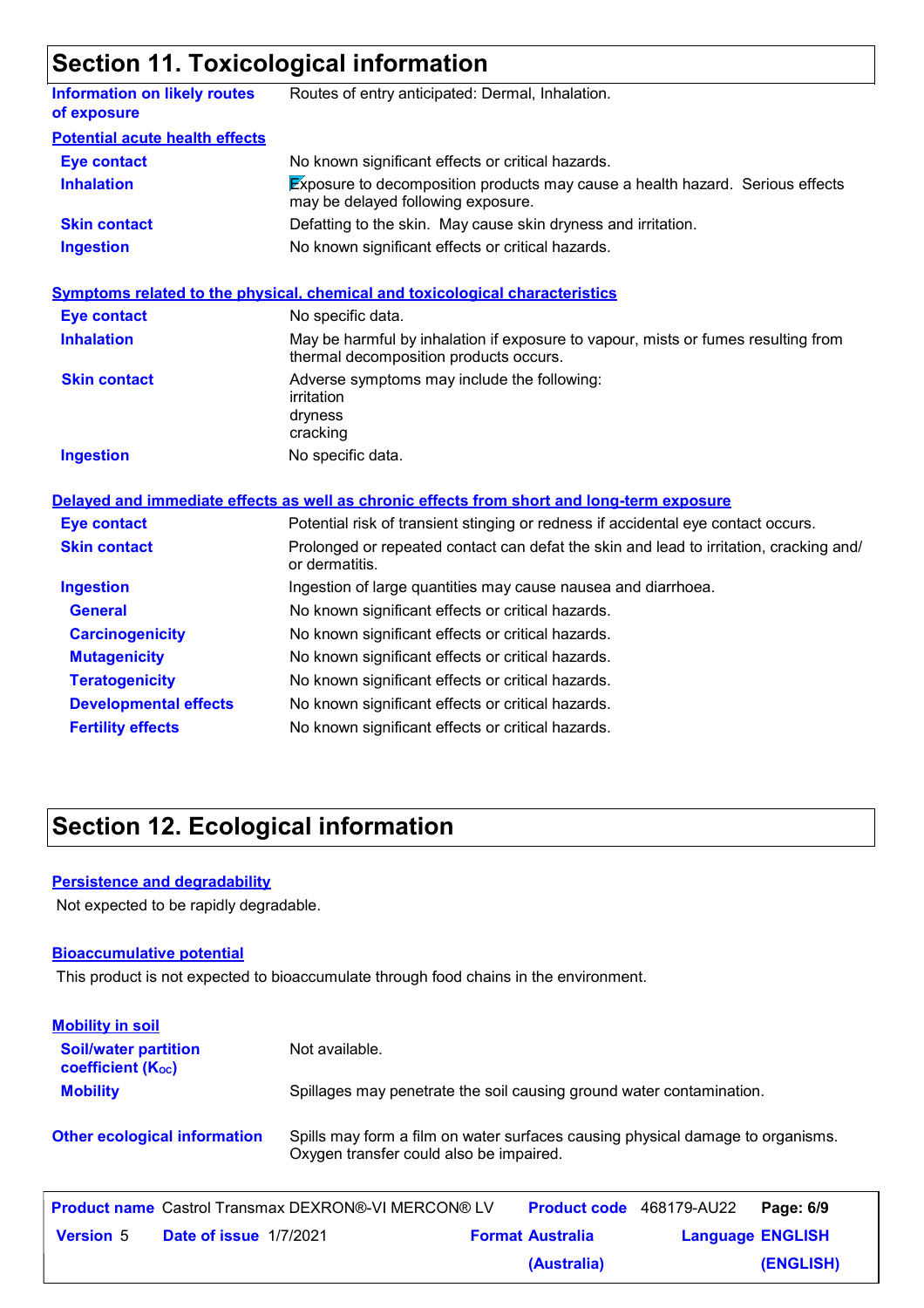### **Section 13. Disposal considerations**

| <b>Disposal methods</b>        | The generation of waste should be avoided or minimised wherever possible.<br>Significant quantities of waste product residues should not be disposed of via the<br>foul sewer but processed in a suitable effluent treatment plant. Dispose of surplus<br>and non-recyclable products via a licensed waste disposal contractor. Disposal of<br>this product, solutions and any by-products should at all times comply with the<br>requirements of environmental protection and waste disposal legislation and any |
|--------------------------------|-------------------------------------------------------------------------------------------------------------------------------------------------------------------------------------------------------------------------------------------------------------------------------------------------------------------------------------------------------------------------------------------------------------------------------------------------------------------------------------------------------------------|
|                                | regional local authority requirements. Waste packaging should be recycled.<br>Incineration or landfill should only be considered when recycling is not feasible. This<br>material and its container must be disposed of in a safe way. Empty containers or<br>liners may retain some product residues. Avoid dispersal of spilt material and runoff<br>and contact with soil, waterways, drains and sewers.                                                                                                       |
| <b>Special Precautions for</b> | No additional special precautions identified.                                                                                                                                                                                                                                                                                                                                                                                                                                                                     |

#### **Special Precautions for Landfill or Incineration**

No additional special precautions identified.

### **Section 14. Transport information**

|                                      | <b>ADG</b>                   | <b>IMDG</b>              | <b>IATA</b>              |
|--------------------------------------|------------------------------|--------------------------|--------------------------|
| <b>UN number</b>                     | Not regulated.               | Not regulated.           | Not regulated.           |
| <b>UN proper</b><br>shipping name    | $\qquad \qquad \blacksquare$ |                          |                          |
| <b>Transport hazard</b><br>class(es) | $\overline{\phantom{a}}$     | $\overline{\phantom{a}}$ | $\overline{\phantom{a}}$ |
| <b>Packing group</b>                 | $\overline{\phantom{a}}$     | $\overline{\phantom{a}}$ | $\overline{\phantom{a}}$ |
| <b>Environmental</b><br>hazards      | No.                          | No.                      | No.                      |
| <b>Additional</b><br>information     | -                            | $\overline{\phantom{0}}$ |                          |

**Special precautions for user** Not available.

### **Section 15. Regulatory information**

#### **Standard for the Uniform Scheduling of Medicines and Poisons**

Not scheduled

Consumer products - This product is exempt per Appendix A of the SUSMP.

 Industrial Products - Labelling requirements for SUSMP do not apply to a poison that is packed and sold solely for industrial, laboratory or manufacturing use. However, this product is labelled in accordance with NOSHC National Code of Practice for labelling of workplace substances.

**Model Work Health and Safety Regulations - Scheduled Substances**

No listed substance

#### **Montreal Protocol**

| <b>Ingredient name</b><br>Not listed.                        | <b>List name</b> | <b>Status</b> |  |  |  |
|--------------------------------------------------------------|------------------|---------------|--|--|--|
| <b>Stockholm Convention on Persistent Organic Pollutants</b> |                  |               |  |  |  |
| Ingredient name<br>Not listed.                               | <b>List name</b> | <b>Status</b> |  |  |  |

|                  |                               | <b>Product name</b> Castrol Transmax DEXRON®-VI MERCON® LV | <b>Product code</b> 468179-AU22 |                         | Page: 7/9 |
|------------------|-------------------------------|------------------------------------------------------------|---------------------------------|-------------------------|-----------|
| <b>Version 5</b> | <b>Date of issue 1/7/2021</b> |                                                            | <b>Format Australia</b>         | <b>Language ENGLISH</b> |           |
|                  |                               |                                                            | (Australia)                     |                         | (ENGLISH) |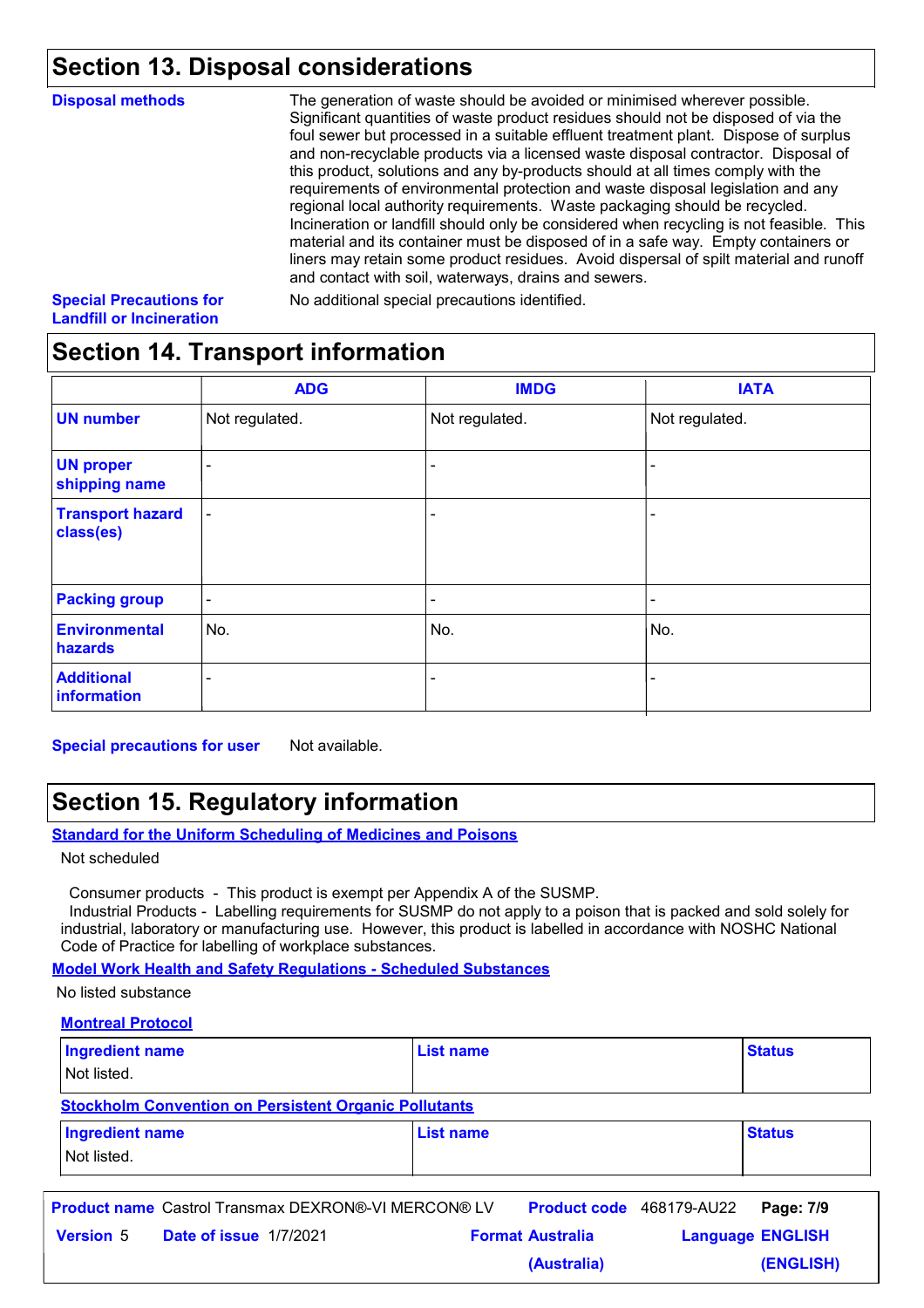### **Section 15. Regulatory information**

**Rotterdam Convention on Prior Informed Consent (PIC)**

| <b>Ingredient name</b>                                          |                          | <b>List name</b>                                                             | <b>Status</b> |
|-----------------------------------------------------------------|--------------------------|------------------------------------------------------------------------------|---------------|
| Not listed.                                                     |                          |                                                                              |               |
| <b>International lists</b>                                      |                          |                                                                              |               |
| <b>National inventory</b>                                       |                          |                                                                              |               |
| <b>REACH Status</b>                                             | identified in Section 1. | For the REACH status of this product please consult your company contact, as |               |
| <b>Australia inventory (AICS)</b>                               |                          | All components are listed or exempted.                                       |               |
| <b>Canada inventory</b>                                         |                          | All components are listed or exempted.                                       |               |
| <b>China inventory (IECSC)</b>                                  |                          | All components are listed or exempted.                                       |               |
| <b>Japan inventory (ENCS)</b>                                   |                          | At least one component is not listed.                                        |               |
| <b>Korea inventory (KECI)</b>                                   |                          | All components are listed or exempted.                                       |               |
| <b>Philippines inventory</b><br>(PICCS)                         |                          | All components are listed or exempted.                                       |               |
| <b>Taiwan Chemical</b><br><b>Substances Inventory</b><br>(TCSI) |                          | All components are listed or exempted.                                       |               |
| <b>United States inventory</b><br>(TSCA 8b)                     |                          | All components are active or exempted.                                       |               |

## **Section 16. Any other relevant information**

| <b>History</b>                              |                        |                                                                                                                                                                                                                                                                                                                                                                                                                                                                                                                                                                                                                                                                                                                                                                                                                                                                                                                                                                                                                                                                                                                                                                                                                                                                                                                                                         |  |                                 |  |                         |
|---------------------------------------------|------------------------|---------------------------------------------------------------------------------------------------------------------------------------------------------------------------------------------------------------------------------------------------------------------------------------------------------------------------------------------------------------------------------------------------------------------------------------------------------------------------------------------------------------------------------------------------------------------------------------------------------------------------------------------------------------------------------------------------------------------------------------------------------------------------------------------------------------------------------------------------------------------------------------------------------------------------------------------------------------------------------------------------------------------------------------------------------------------------------------------------------------------------------------------------------------------------------------------------------------------------------------------------------------------------------------------------------------------------------------------------------|--|---------------------------------|--|-------------------------|
| <b>Date of printing</b>                     |                        | 1/7/2021                                                                                                                                                                                                                                                                                                                                                                                                                                                                                                                                                                                                                                                                                                                                                                                                                                                                                                                                                                                                                                                                                                                                                                                                                                                                                                                                                |  |                                 |  |                         |
| Date of issue/Date of<br>revision           |                        | 1/7/2021                                                                                                                                                                                                                                                                                                                                                                                                                                                                                                                                                                                                                                                                                                                                                                                                                                                                                                                                                                                                                                                                                                                                                                                                                                                                                                                                                |  |                                 |  |                         |
| Date of previous issue                      |                        | 5/1/2020                                                                                                                                                                                                                                                                                                                                                                                                                                                                                                                                                                                                                                                                                                                                                                                                                                                                                                                                                                                                                                                                                                                                                                                                                                                                                                                                                |  |                                 |  |                         |
| <b>Version</b>                              |                        | 5                                                                                                                                                                                                                                                                                                                                                                                                                                                                                                                                                                                                                                                                                                                                                                                                                                                                                                                                                                                                                                                                                                                                                                                                                                                                                                                                                       |  |                                 |  |                         |
| <b>Prepared by</b>                          |                        | <b>Product Stewardship</b>                                                                                                                                                                                                                                                                                                                                                                                                                                                                                                                                                                                                                                                                                                                                                                                                                                                                                                                                                                                                                                                                                                                                                                                                                                                                                                                              |  |                                 |  |                         |
| <b>Key to abbreviations</b>                 |                        | ADG = Australian Dangerous Goods<br>ATE = Acute Toxicity Estimate<br><b>BCF = Bioconcentration Factor</b><br>GHS = Globally Harmonized System of Classification and Labelling of Chemicals<br>IATA = International Air Transport Association<br><b>IBC</b> = Intermediate Bulk Container<br><b>IMDG = International Maritime Dangerous Goods</b><br>LogPow = logarithm of the octanol/water partition coefficient<br>MARPOL = International Convention for the Prevention of Pollution From Ships,<br>1973 as modified by the Protocol of 1978. ("Marpol" = marine pollution)<br>NOHSC = National Occupational Health and Safety Commission<br>REACH = Registration, Evaluation, Authorisation and Restriction of Chemicals<br>Regulation [Regulation (EC) No. 1907/2006]<br>STEL = Short term exposure limit<br>SUSMP = Standard Uniform Schedule of Medicine and Poisons<br>$UN = United Nations$<br>TWA = Time weighted average<br>VOC = Volatile Organic Compound<br>SADT = Self-Accelerating Decomposition Temperature<br>Varies = may contain one or more of the following 64741-88-4, 64741-89-5,<br>64741-95-3, 64741-96-4, 64742-01-4, 64742-44-5, 64742-45-6, 64742-52-5,<br>64742-53-6, 64742-54-7, 64742-55-8, 64742-56-9, 64742-57-0, 64742-58-1,<br>64742-62-7, 64742-63-8, 64742-65-0, 64742-70-7, 72623-85-9, 72623-86-0,<br>72623-87-1 |  |                                 |  |                         |
| Procedure used to derive the classification |                        |                                                                                                                                                                                                                                                                                                                                                                                                                                                                                                                                                                                                                                                                                                                                                                                                                                                                                                                                                                                                                                                                                                                                                                                                                                                                                                                                                         |  |                                 |  |                         |
|                                             |                        | <b>Product name</b> Castrol Transmax DEXRON®-VI MERCON® LV                                                                                                                                                                                                                                                                                                                                                                                                                                                                                                                                                                                                                                                                                                                                                                                                                                                                                                                                                                                                                                                                                                                                                                                                                                                                                              |  | <b>Product code</b> 468179-AU22 |  | Page: 8/9               |
| <b>Version 5</b>                            | Date of issue 1/7/2021 |                                                                                                                                                                                                                                                                                                                                                                                                                                                                                                                                                                                                                                                                                                                                                                                                                                                                                                                                                                                                                                                                                                                                                                                                                                                                                                                                                         |  | <b>Format Australia</b>         |  | <b>Language ENGLISH</b> |
|                                             |                        |                                                                                                                                                                                                                                                                                                                                                                                                                                                                                                                                                                                                                                                                                                                                                                                                                                                                                                                                                                                                                                                                                                                                                                                                                                                                                                                                                         |  | (Australia)                     |  | (ENGLISH)               |